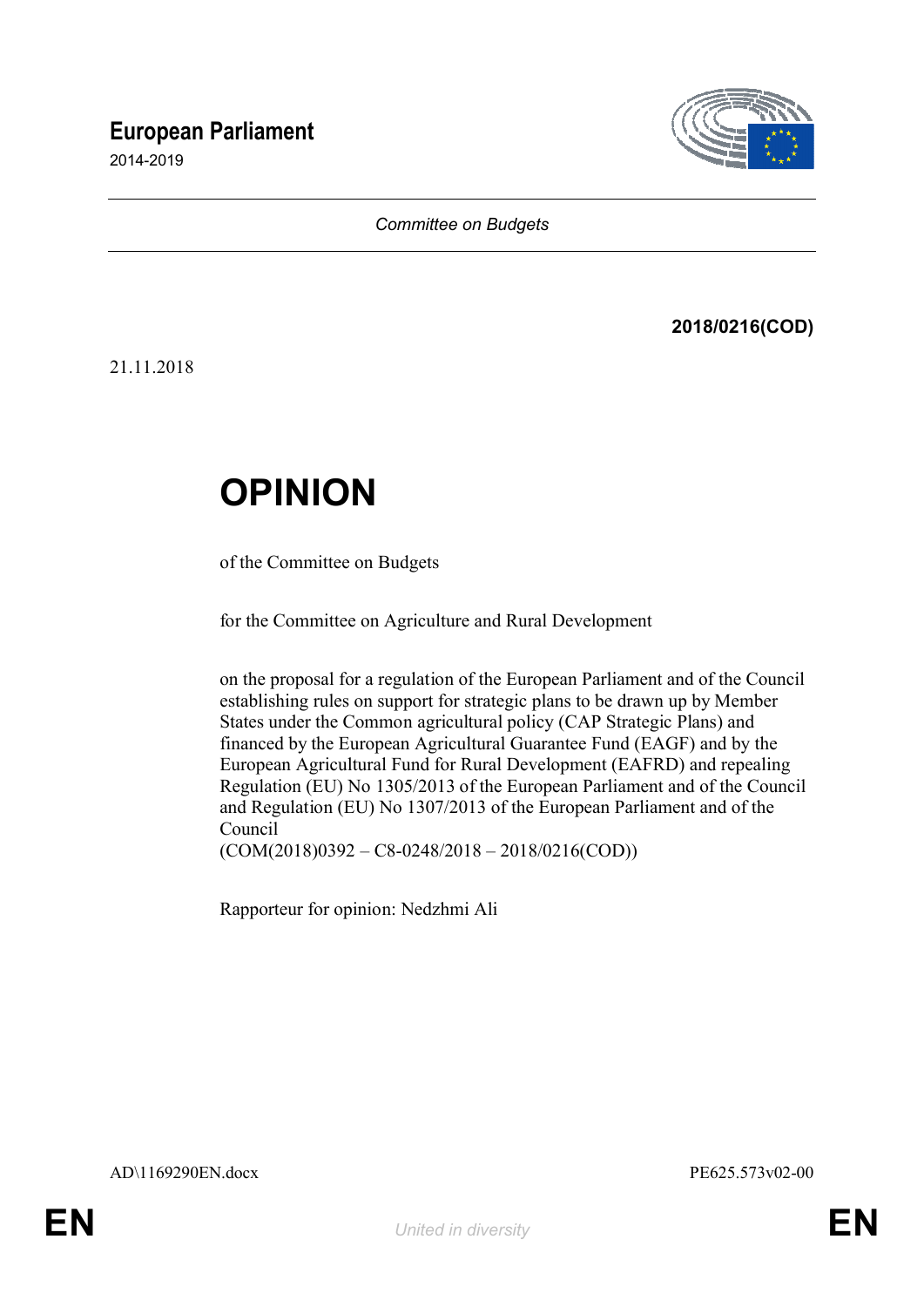PA\_Legam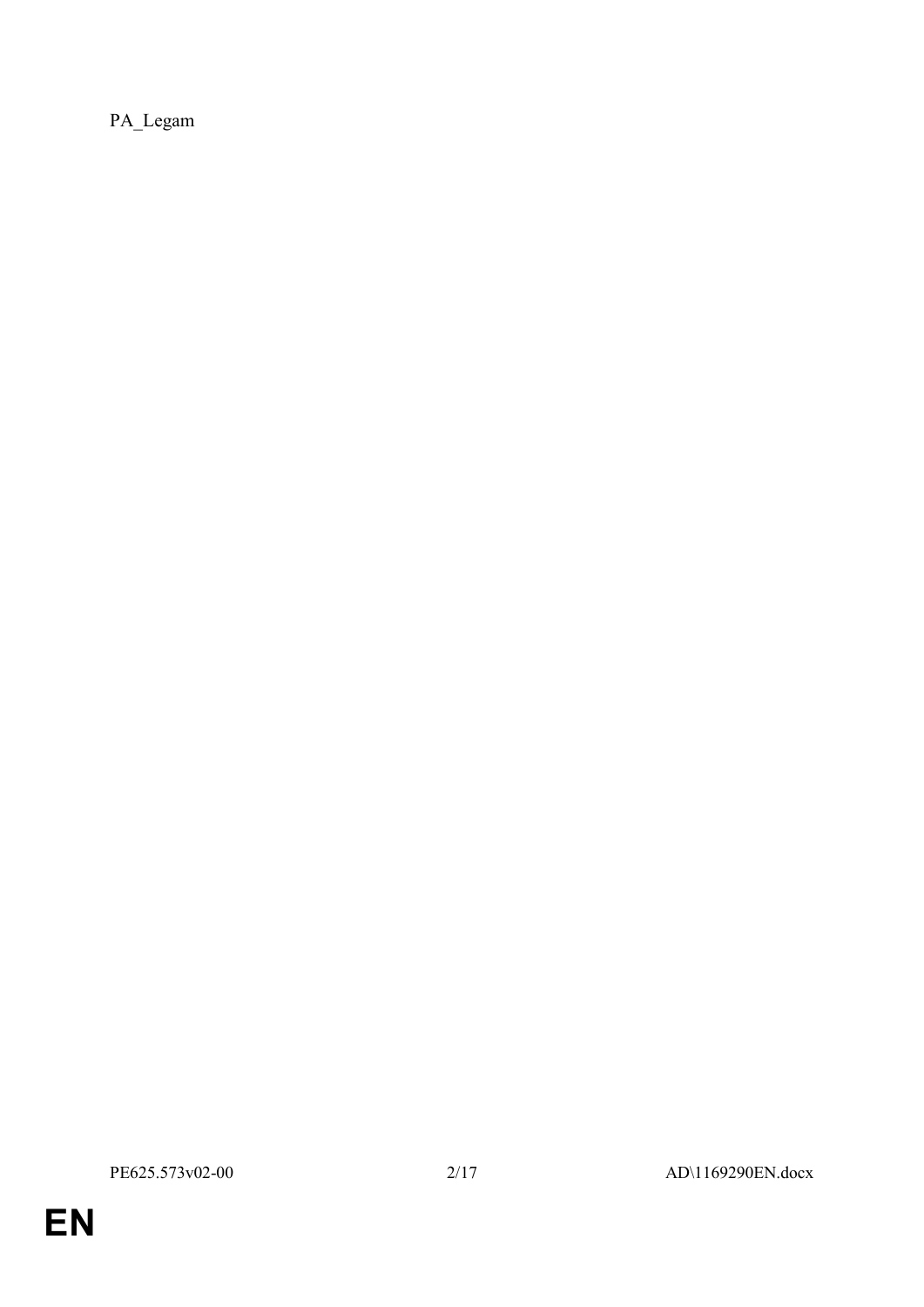### **AMENDMENTS**

The Committee on Budgets calls on the Committee on Agriculture and Rural Development, as the committee responsible, to take into account the following amendments:

### **Amendment 1**

### **Proposal for a regulation Recital 1 a (new)**

*Text proposed by the Commission Amendment*

*(1 a) Within the Multiannual Financial Framework for 2021-2027 a significant part of the Union budget should continue to be dedicated to agriculture, which is a common policy of strategic importance. Therefore, the financial envelope for the CAP should be EUR 383.255 billion in 2018 prices (EUR 431.946 billion in current prices).*

### *Justification*

*In line with the decision of the Conference of Presidents of 13 September 2018, the compromise amendment reflects the latest breakdown of the MFF per programme as proposed by the MFF Rapporteurs and adopted on the interim report on the proposal for a Council regulation on the Multiannual Financial Framework 2021-2027 – Parliament's position with a view to an agreement.*

**Amendment 2**

### **Proposal for a regulation Recital 1 b (new)**

*Text proposed by the Commission Amendment*

*(1b) On 14 March and 30 May 2018, the European Parlia²ment stressed in its resolution on the 2021-2027Multiannual Financial Framework (MFF) the importance of the horizontal principles that should underpin the MFF 2021-2027 and all related Union policies. Parliament reaffirmed, in that context, its position that the Union must deliver on its commitment to be a frontrunner in* 

AD\1169290EN.docx 3/17 PE625.573v02-00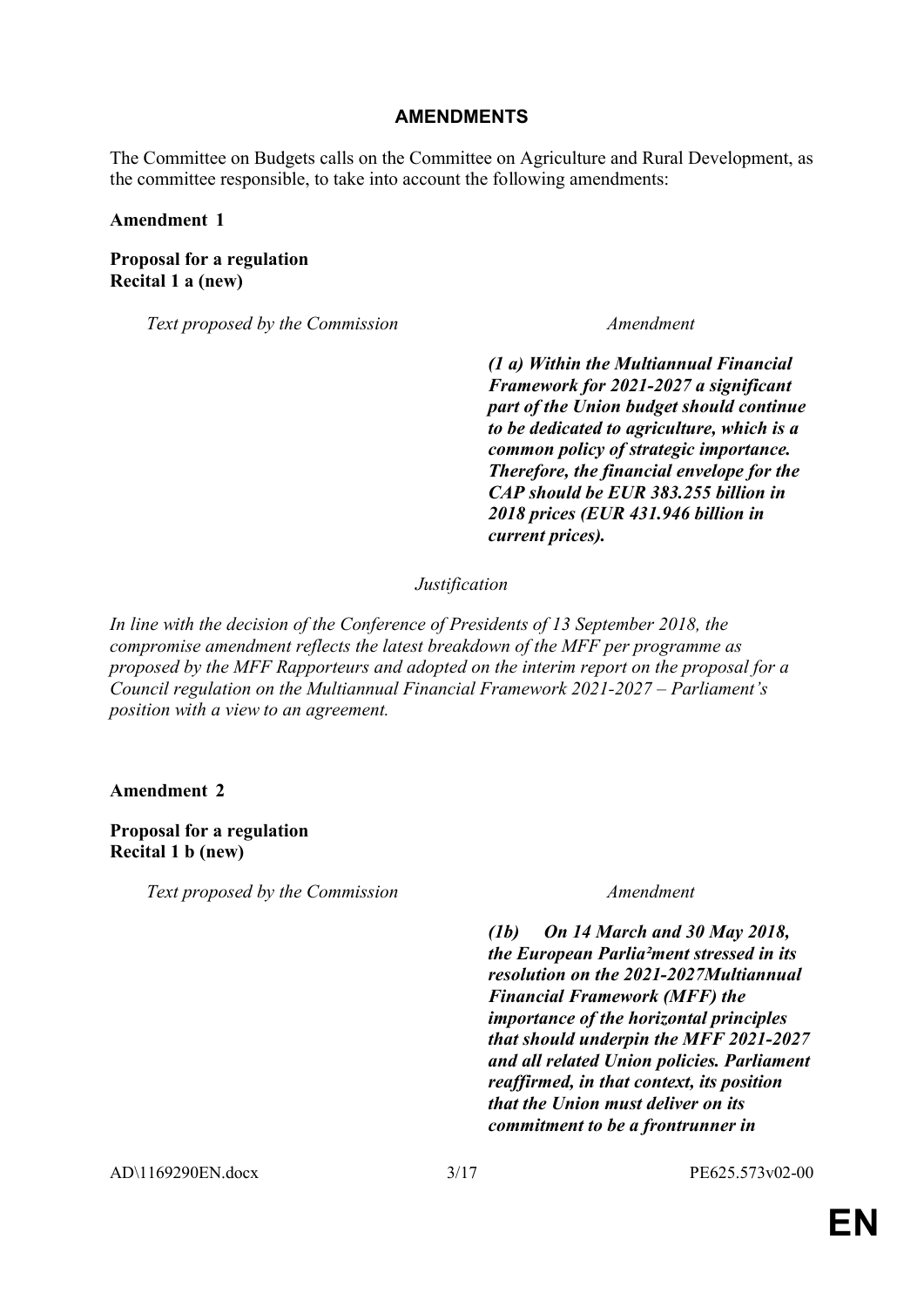*implementing the UN Sustainable Development Goals (SDGs), and deplored the lack of a clear and visible commitment to that end in those proposals. Therefore, Parliament requested the mainstreaming of the SDGs into all Union policies and initiatives of the next MFF. It further underlined that the elimination of discrimination was vital to fulfil the EU's commitments towards an inclusive Europe and therefore called for gender mainstreaming and gender equality commitments to be incorporated in all Union policies and initiatives in the next MFF. It stressed in its resolution that, in response to the Paris Agreement, crosscutting climate-related spending should be significantly increased in comparison with the current MFF and reach 30% as soon as possible and at the latest by 2027.*

**Amendment 3**

### **Proposal for a regulation Recital 1 c (new)**

*Text proposed by the Commission Amendment*

*(1c) In its resolution of 30 May 2018 on the Multiannual Financial Framework and own resources for2021-2027, the European Parliament deplored the fact that the Commission proposal of 2 May 2018 on the MFF for 2021-2027 led directly to a 15% reduction in the level of the common agricultural policy, and stated that it was particularly opposed to any radical cuts that would adversely impact on the very nature and objectives of that policy. It also questioned, in this context, the proposal to drastically cut the European Agricultural Fund for Rural Development by more than 25 %;*

### **Amendment 4**

### **Proposal for a regulation**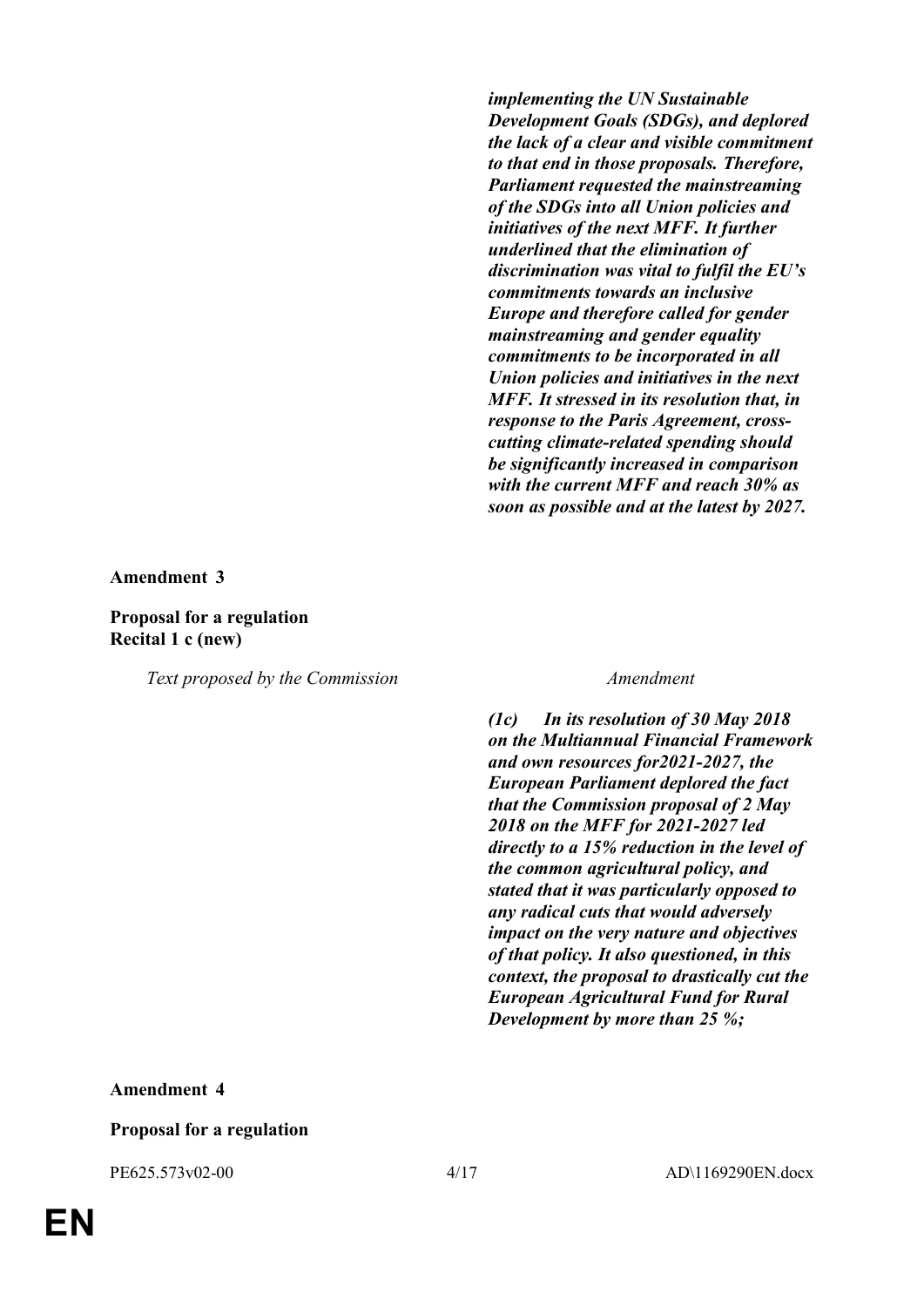### **Recital 2**

### *Text proposed by the Commission Amendment*

(2) Since the CAP needs to sharpen its responses to the challenges and opportunities as they manifest themselves at Union, international, national, regional, local and farm levels, it is necessary to streamline the governance of the CAP and improve its delivery on the Union objectives and to significantly decrease the administrative burden. In the CAP based on delivery of performance ('delivery model'), the Union should set the basic policy parameters, such as objectives of the CAP and basic requirements, while Member States should bear greater responsibility as to how they meet the objectives and achieve targets. Enhanced subsidiarity makes it possible to better take into account local conditions and needs, tailoring the support to maximise the contribution to Union objectives.

(2) Since the CAP needs to sharpen its responses to the challenges and opportunities as they manifest themselves at Union, international, national, regional, local and farm levels, it is necessary to streamline the governance of the CAP and improve its delivery on the Union objectives and to significantly decrease the administrative burden. In the CAP based on delivery of performance ('delivery model'), the Union should set the basic policy parameters, such as objectives of the CAP and basic requirements, while Member States should bear greater responsibility as to how they meet the objectives and achieve targets. Enhanced subsidiarity makes it possible to better take into account local conditions and needs, tailoring the support to maximise the contribution to Union objectives. *The CAP shall also contribute to fulfilling the commitment of the Union and its Member States to achieve the Sustainable Development Goals.*

### **Amendment 5**

### **Proposal for a regulation Recital 5 a (new)**

*Text proposed by the Commission Amendment*

*(5 a) The focus in the future of farming should be on producing high-quality food, as that is where Europe's competitive advantage lies. Union standards should be maintained and strengthened where feasible, and measures should be envisioned to further increase the longterm productivity and competitiveness of the food production sector, and to introduce new technologies and a more efficient use of resources, thereby strengthening the Unions role as a world*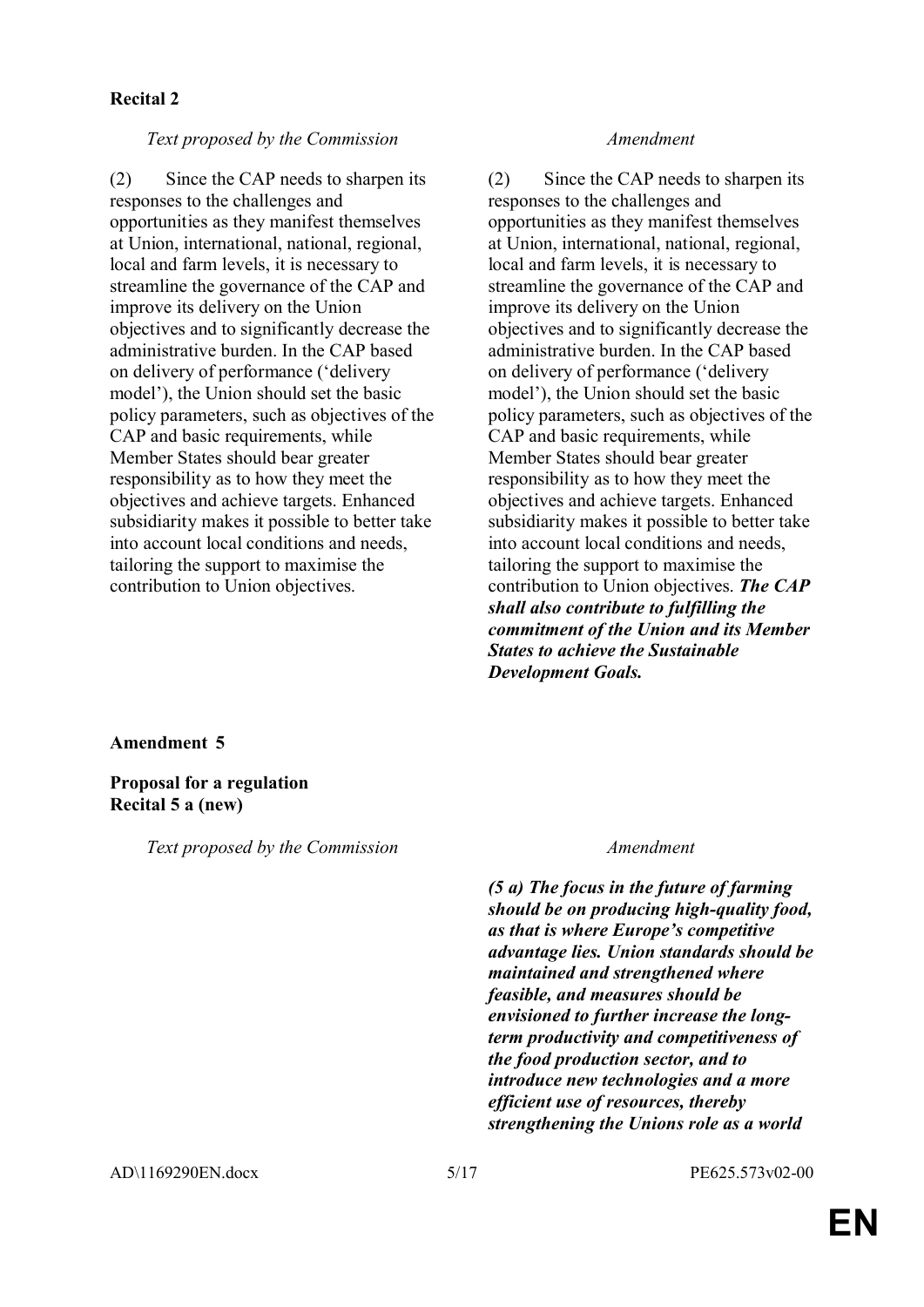### *leader.*

### **Amendment 6**

### **Proposal for a regulation Recital 6**

### *Text proposed by the Commission Amendment*

(6) Synergies between the EAFRD and Horizon Europe should encourage that the EAFRD makes the best use of research and innovation results, in particular those stemming from projects funded by Horizon Europe and the European Innovation Partnership (EIP) for 'agricultural productivity and sustainability', leading to innovations in the farming sector and rural areas.

(6) Synergies between the EAFRD and Horizon Europe*, other Union policies and international commitments* should encourage that the EAFRD makes the best use of research and innovation results, in particular those stemming from projects funded by Horizon Europe and the European Innovation Partnership (EIP) for 'agricultural productivity and sustainability', leading to innovations in the farming sector and rural areas.

**Amendment 7**

### **Proposal for a regulation Recital 7 a (new)**

*Text proposed by the Commission Amendment*

*(7 a) In order to ensure a fair distribution of direct payments between Member States and to close the gaps between the different regions of the Union, reliable socio-economic indexes and production costs should be taken into account. In this respect it is crucial to ensure equal competition conditions for all farmers in the Union, taking into account the vulnerabilities and specificities of smallscale economies, as well as to implement measures in order to mitigate price volatility.*

**Amendment 8**

**Proposal for a regulation Recital 11 a (new)**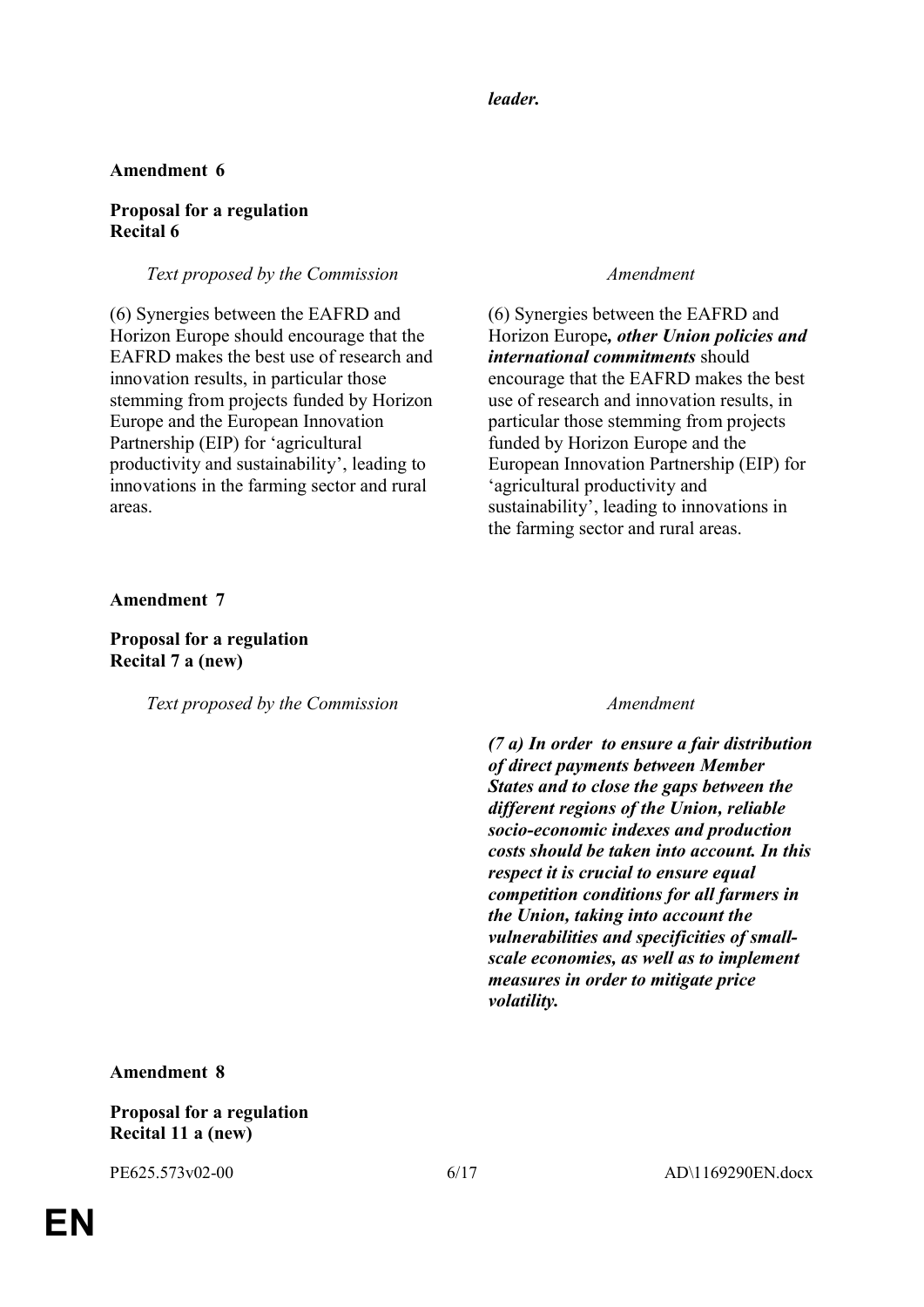*(11a) To achieve the Union's climate objectives, climate action targets should be overall of at least 25 % of the EU budget expenditures supporting climate objectives over the MFF 2021-2027 period, and an annual target of 30 % as soon as possible and at the latest by 2027. In order to address the European Court of Auditors recommendations, compulsory climate action targets should be laid out in programme specific legislations and require ex-ante earmarking in all programming and planning processes rather than ex-post accounting. Climate mainstreaming and climate proofing mechanisms should be unified by reforming, expanding and centralizing the Rio Marker system, in order to differentiate between mitigation and adaptation, and between sectors; and by 'Energy Efficiency first' assessments during infrastructure investment planning, as set out in the Regulation on the Governance of the Energy Union, as well as clear exclusion criteria. Performance frameworks should be based on adequate and elaborate output and result indicators, showing the level of ambition and putting results into perspective of national needs, objectives and opportunities.*

### **Amendment 9**

### **Proposal for a regulation Recital 42**

### *Text proposed by the Commission Amendment*

(42) In the light of the need to fill the investment gap in the Union agricultural sector and improve access to financial instruments for priority groups, notably young farmers and new entrants with higher risk profiles, use of the InvestEU

(42) In the light of the need to fill the investment gap in the Union agricultural sector and improve access to financial instruments for priority groups, notably young farmers*, women* and new entrants with higher risk profiles, use of the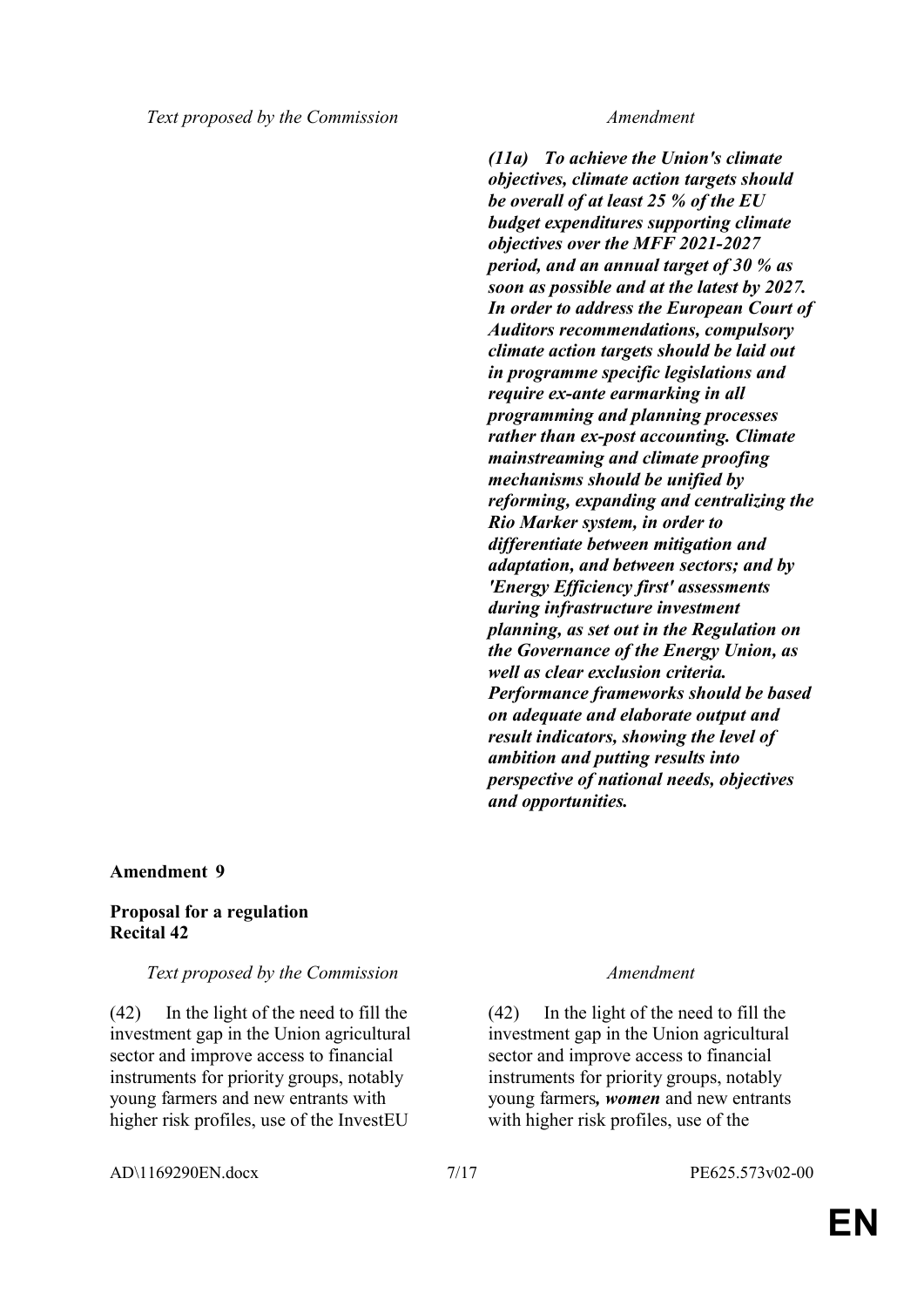guarantee and combination of grants and financial instruments should be encouraged. Since the use of financial instruments across Member States varies considerably as a result of differences in terms of access to finance, banking sector development, presence of risk capital, familiarity of public administrations and potential range of beneficiaries, Member States should establish in the CAP Strategic Plan appropriate targets, beneficiaries and preferential conditions, and other possible eligibility rules.

### **Amendment 10**

### **Proposal for a regulation Recital 52**

### *Text proposed by the Commission Amendment*

(52) Reflecting the importance of tackling climate change in line with the Union's commitments to implement the Paris Agreement and the United Nations Sustainable Development Goals, this Program will contribute to mainstream climate action in the Union's policies and to the achievement of an overall target of *25%* of the EU budget expenditures supporting climate objectives. Actions under the CAP are expected to contribute *40* % of the overall financial envelope of the CAP to climate objectives. Relevant actions will be identified during the Program's preparation and implementation, and reassessed in the context of the relevant evaluations and review processes.

InvestEU guarantee and combination of grants and financial instruments should be encouraged. Since the use of financial instruments across Member States varies considerably as a result of differences in terms of access to finance, banking sector development, presence of risk capital, familiarity of public administrations and potential range of beneficiaries, Member States should establish in the CAP Strategic Plan appropriate targets, beneficiaries and preferential conditions, and other possible eligibility rules.

(52) Reflecting the importance of tackling climate change in line with the Union's commitments to implement the Paris Agreement and the United Nations Sustainable Development Goals, this Program will contribute to mainstream climate action in the Union's policies and to the achievement of an overall target of *at least 25 %* of the EU budget expenditures supporting climate objectives *over the MFF 2021-2027 period, and an annual target of 30 % as soon as possible and at the latest by 2027*. Actions under the CAP are expected to contribute *45* % of the overall financial envelope of the CAP to climate objectives. Relevant actions will be identified during the Program's preparation and implementation, and reassessed in the context of the relevant evaluations and review processes.

**Amendment 11**

**Proposal for a regulation Recital 55 a (new)**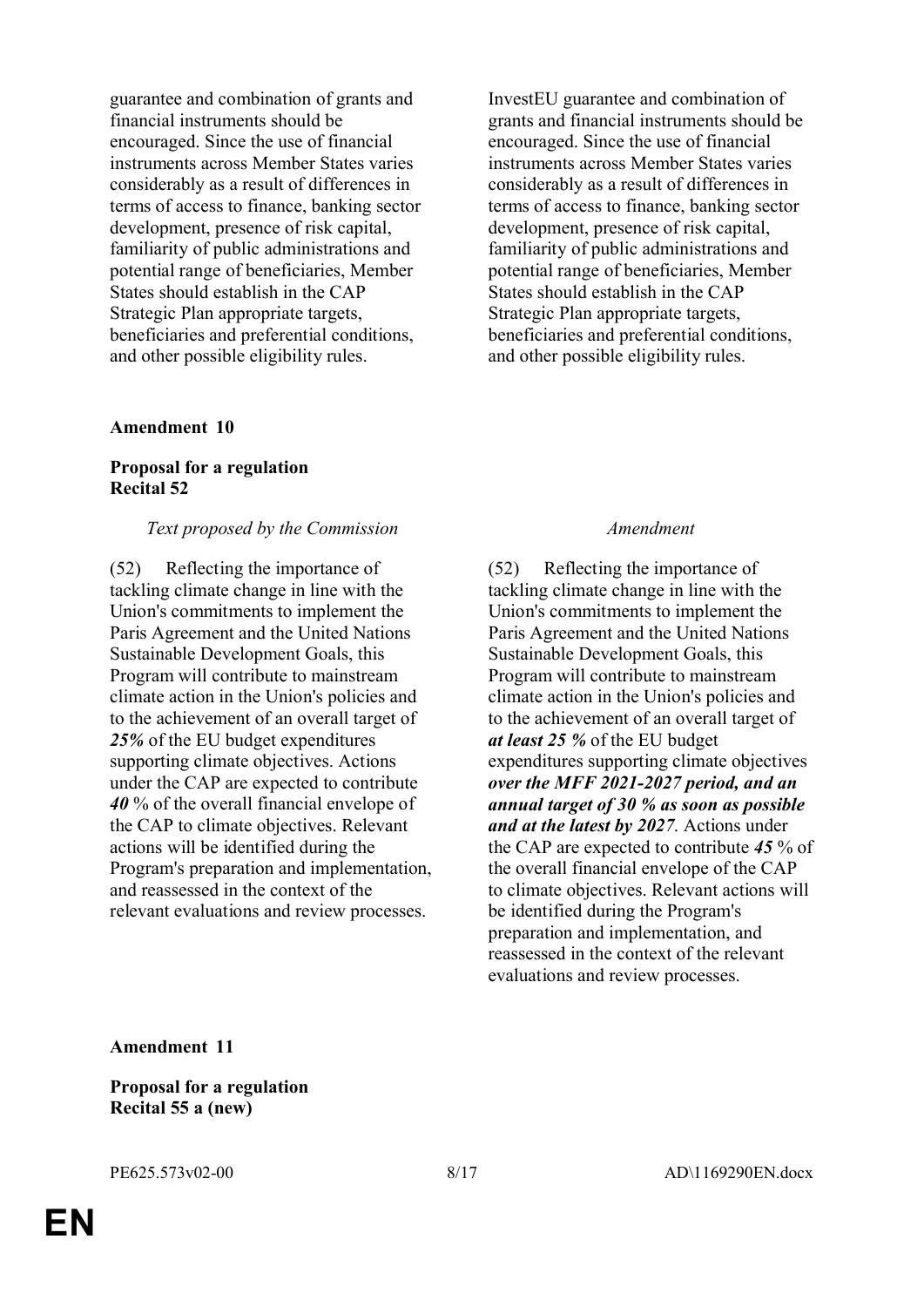*Text proposed by the Commission Amendment*

*(55a) The new delivery model must not call into question the integrity of the single market or the historically European nature of the CAP, which must remain a truly common policy, ensuring a European approach and a level playing field.*

**Amendment 12**

### **Proposal for a regulation Recital 79 a (new)**

*Text proposed by the Commission Amendment*

*(79a) After 2020, the CAP must support farmers more efficiently, in order to address price and income volatility.*

**Amendment 13**

### **Proposal for a regulation Recital 80 a (new)**

*Text proposed by the Commission Amendment*

*(80a) Trade agreements signed with non-EU countries relating to the agricultural sector should provide for arrangements and contain safeguard clauses to ensure a level playing field between EU and non-EU farmers and to protect consumers.*

### **Amendment 14**

### **Proposal for a regulation Article 2 – paragraph 2**

*Text proposed by the Commission Amendment*

2. Chapter III of Title II, Chapter II of Title III and Articles 41 and 43 of Regulation (EU) [CPR] of the European

2. Chapter III of Title II, Chapter II of Title III and Articles 41 and 43 of Regulation (EU) [CPR] of the European

AD\1169290EN.docx 9/17 PE625.573v02-00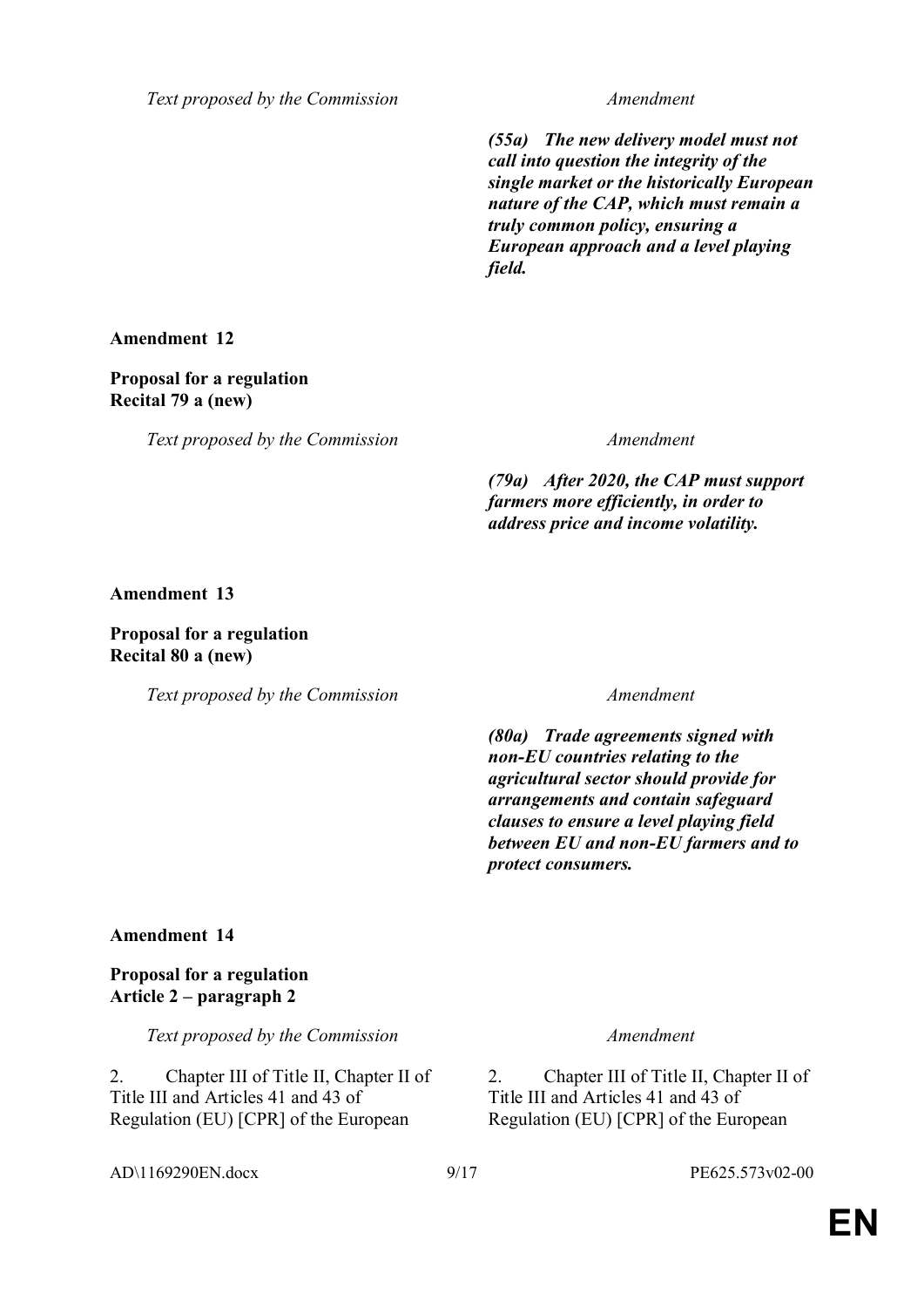Parliament and of the Council<sup>26</sup> shall apply to support financed by the EAFRD under this Regulation.

<sup>26</sup> Regulation (EU)  $[\ldots]$  of the European Parliament and of the Council of [date] [full tittle]  $(OJ L)$ .

\_\_\_\_\_\_\_\_\_\_\_\_\_\_\_\_\_ \_\_\_\_\_\_\_\_\_\_\_\_\_\_\_\_\_

**Amendment 15**

### **Proposal for a regulation Article 5 – paragraph 1 – introductory part**

### *Text proposed by the Commission Amendment*

Support from the EAGF and EAFRD shall aim to further improve the sustainable development of farming, food and rural areas and shall contribute to achieving the following general objectives:

Parliament and of the Council<sup>26</sup> shall apply to support financed by the EAFRD under this Regulation*, in order to ensure continuity between the structural funds and the strategic plans*.

<sup>26</sup> Regulation (EU)  $[\ldots]$  of the European Parliament and of the Council of [date] [full tittle] (OJ L).

*CAP shall remain a common Union policy and shall be adequately funded in order to deliver its objectives and achieve the ambitions of a revised and efficient CAP.* Support from the EAGF and EAFRD shall aim to further improve the sustainable development of farming, food and rural areas and shall contribute to achieving the following general objectives:

### **Amendment 16**

### **Proposal for a regulation Article 6 – paragraph 1 – point g**

*Text proposed by the Commission Amendment*

(g) *attract* young farmers and *facilitate* business development in rural areas;

(g) *increased support for family farms, attraction of women and* young farmers and *facilitating* business development in rural areas;

**Amendment 17**

**Proposal for a regulation Article 6 – paragraph 1 – point h**

**EN**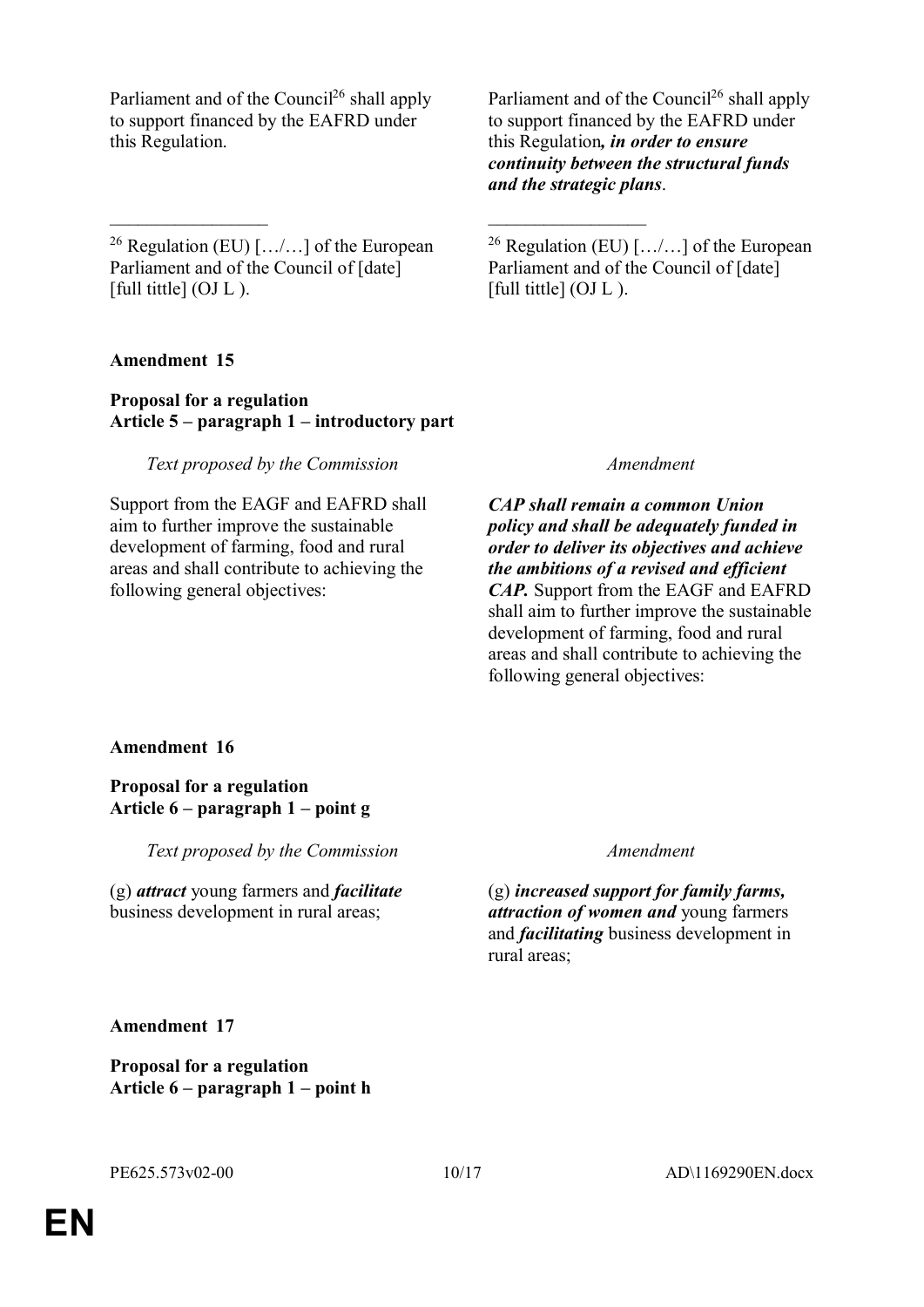### *Text proposed by the Commission Amendment*

(h) promote employment, growth, social inclusion and local development in rural areas, including bio-economy and sustainable forestry;

### **Amendment 18**

### **Proposal for a regulation Article 6 – paragraph 1 – point h**

*Text proposed by the Commission Amendment*

(h) promote employment, growth, social inclusion and local development in rural areas, including bio-economy and sustainable forestry;

(h) promote employment, growth, social inclusion and local development in rural*, remote, naturally constrained and mountainous* areas, including bioeconomy and sustainable forestry;

(h) promote employment, growth, social inclusion*, gender equality, nondiscrimination* and local development in rural areas, including bio-economy and sustainable forestry;

### **Amendment 19**

### **Proposal for a regulation Article 6 – paragraph 2**

### *Text proposed by the Commission Amendment*

2. When pursuing the specific objectives Member States shall ensure simplification and performance of the CAP support.

2. When pursuing the specific objectives Member States shall ensure simplification and performance of the CAP support. *Commission shall ensure that financial and performance control and audit functions are performed to the same highlevel standards of continuous improvement across all Member States while fully respecting the principles of subsidiarity and flexibility.*

### **Amendment 20**

**Proposal for a regulation Article 7 – paragraph 1 – subparagraph 1 – introductory part**

AD\1169290EN.docx 11/17 PE625.573v02-00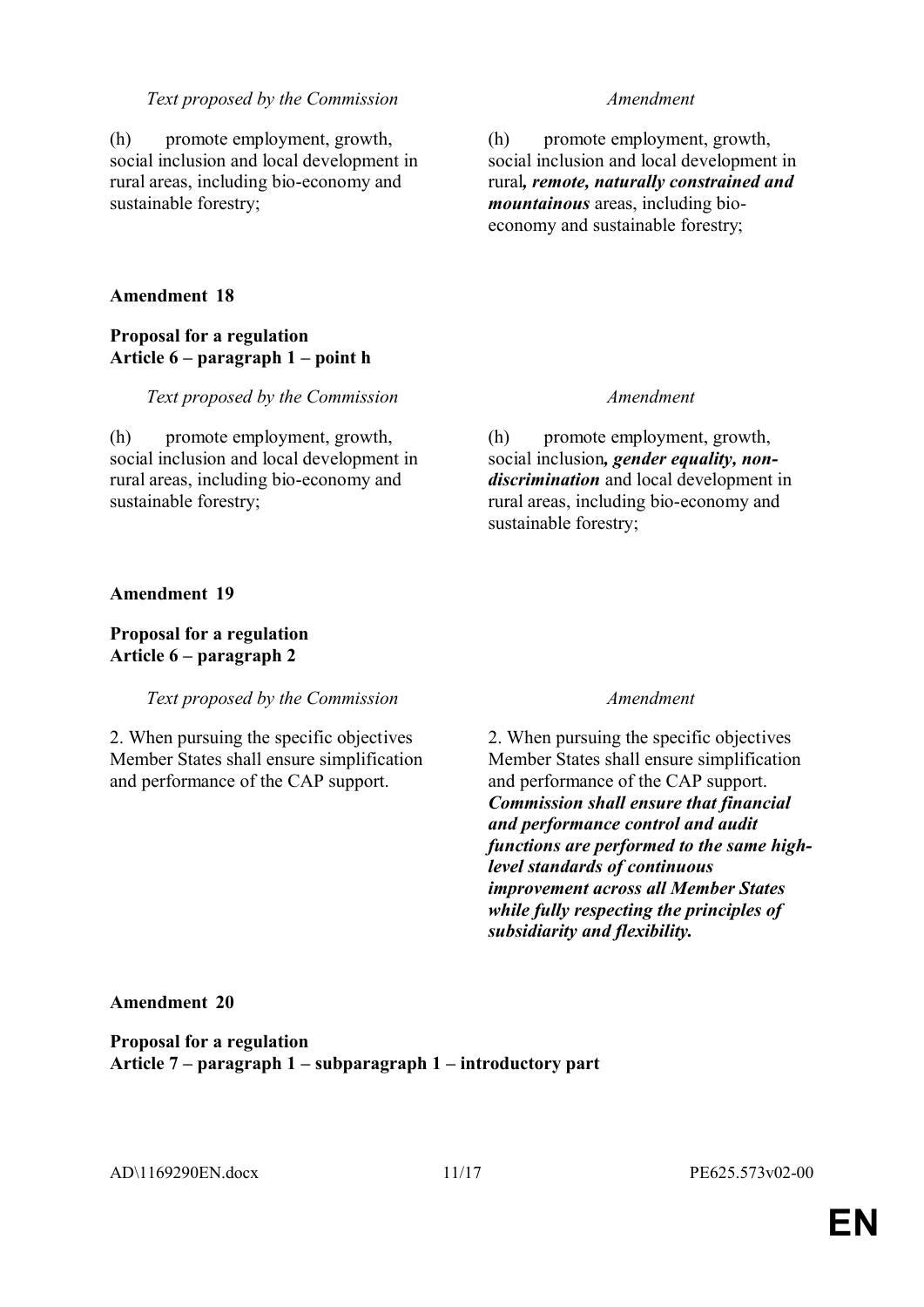### *Text proposed by the Commission Amendment*

Achievement of the objectives referred to in Articles 5 and 6(1) shall be assessed on the basis of common indicators related to output, result and impact. The set of common indicators shall include:

Achievement of the objectives referred to in Articles 5 and 6(1) shall be assessed *implementing results-based approach* on the basis of common indicators related to output, result and impact. The set of common indicators shall include:

### **Amendment 21**

### **Proposal for a regulation Article 22 – paragraph 1**

*Text proposed by the Commission Amendment*

1. Each Member State deciding to grant the basic income support based on payment entitlements shall manage a national reserve.

1. Each Member State deciding to grant the basic income support based on payment entitlements shall manage a national reserve *in accordance with the national legislation*.

### **Amendment 22**

**Proposal for a regulation Article 79 – paragraph 1 a (new)**

*Text proposed by the Commission Amendment*

*1 a. The total amount of Union support for types of interventions for EAGF under this Regulation for the period from 1 January 2021 to 31 December 2027 shall be EUR 286.543 billion in 2018 prices (EUR 322.948 billion in current prices).*

### *Justification*

*In line with the decision of the Conference of Presidents of 13 September 2018, the compromise amendment reflects the latest breakdown of the MFF per programme as proposed by the MFF Rapporteurs and adopted on the interim report on the proposal for a Council regulation on the Multiannual Financial Framework 2021-2027 – Parliament's position with a view to an agreement.*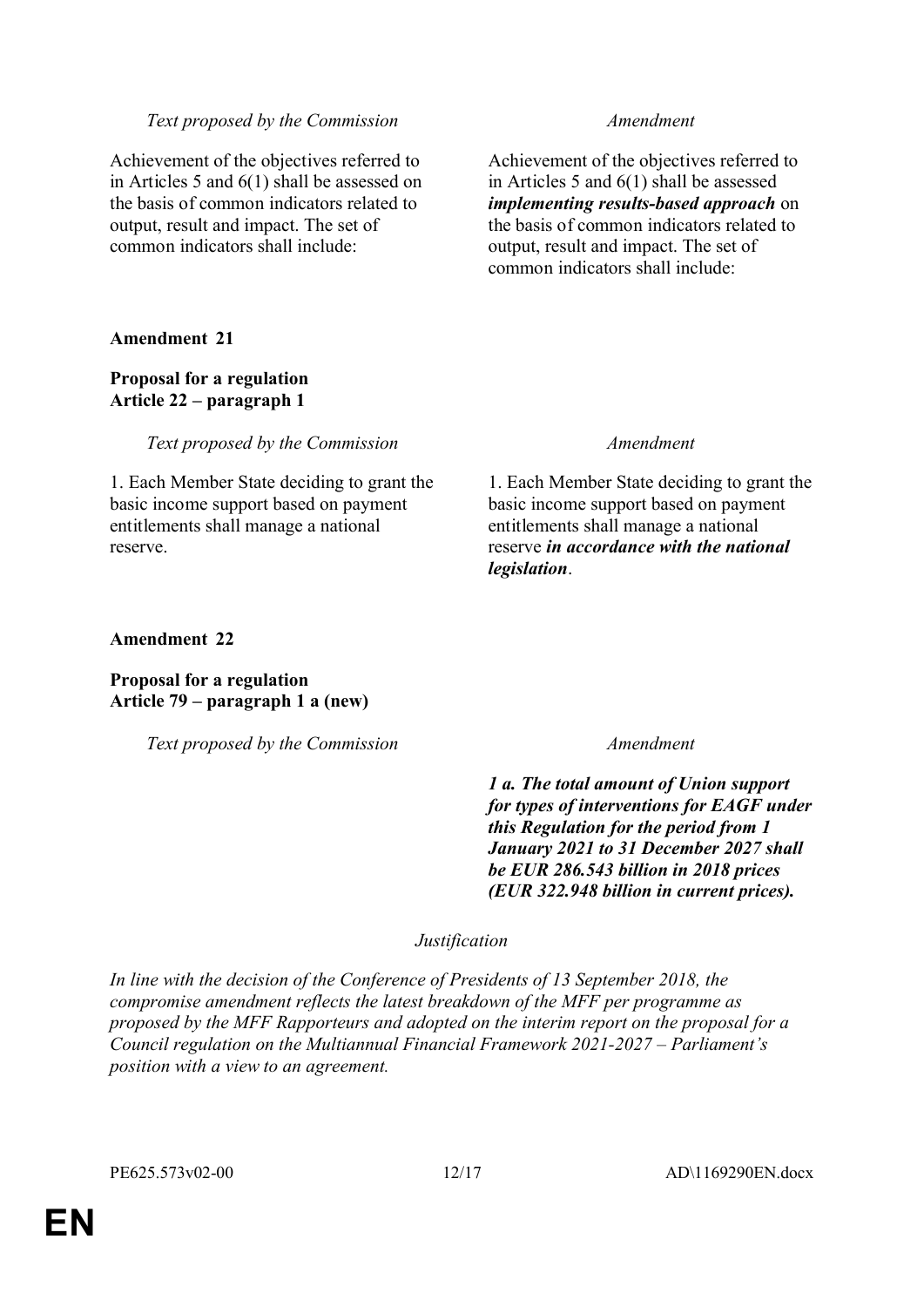**Amendment 23**

### **Proposal for a regulation Article 79 – paragraph 2 a (new)**

*Text proposed by the Commission Amendment*

*2 a. The total amount of Union support for types of interventions for EAFRD under this Regulation for the period from 1 January 2021 to 31 December 2027 shall be EUR 96.712 billion in 2018 prices (EUR 108.999 billion in current prices).*

*Justification*

*In line with the decision of the Conference of Presidents of 13 September 2018, the compromise amendment reflects the latest breakdown of the MFF per programme as proposed by the MFF Rapporteurs and adopted on the interim report on the proposal for a Council regulation on the Multiannual Financial Framework 2021-2027 – Parliament's position with a view to an agreement.*

**Amendment 24**

*.*

**Proposal for a regulation Article 83 – paragraph 1**

*Text proposed by the Commission Amendment*

*1. The total amount of Union support for types of interventions for rural development under this Regulation for the period from 1 January 2021 to 31 December 2027 shall be EUR 78 811 million in current prices in accordance with the multiannual financial framework for the years 2021 to 202738 .*

AD\1169290EN.docx 13/17 PE625.573v02-00

*\_\_\_\_\_\_\_\_\_\_\_\_\_\_\_\_\_\_*

*deleted*

*<sup>38</sup> Proposal for a Council Regulation laying down the multiannual financial framework for the years 2021-2027 Communication from the Commission to the European Parliament, the Council,*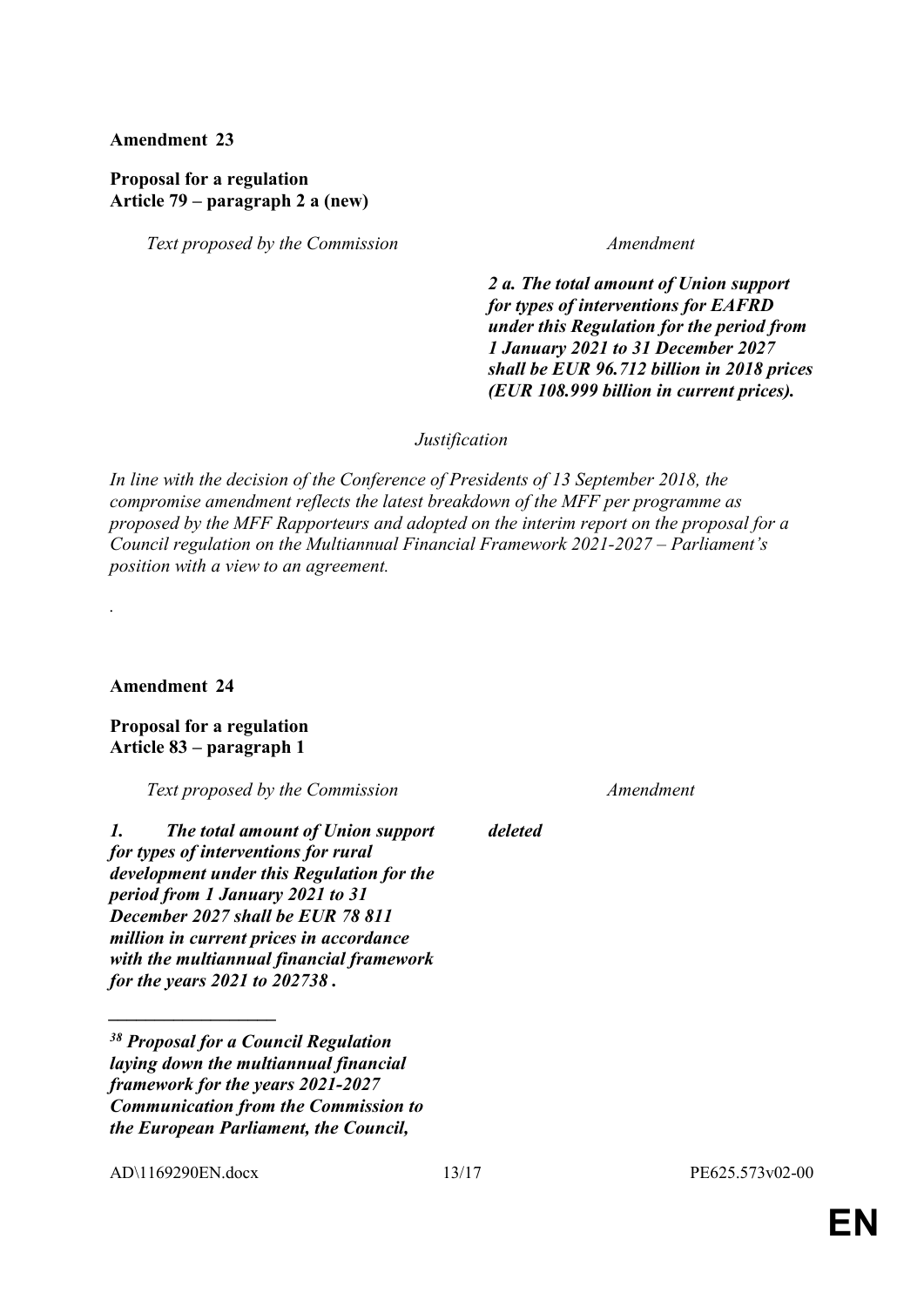*the European Economic and Social Committee and the Committee of the Regions, COM(2018)322 final.*

### **Amendment 25**

### **Proposal for a regulation Article 83 – paragraph 2**

### *Text proposed by the Commission Amendment*

2. 0,25% of the resources referred to in paragraph *1* shall be devoted to finance the activities of technical assistance on the initiative of the Commission referred to in Article 7 of the Regulation (EU) [HzR], including the European network for the Common Agricultural Policy referred to in Article 113(2) of this Regulation and the European Innovation Partnership for agricultural productivity and sustainability referred to in Article 114 of this Regulation. Those activities may concern previous and subsequent CAP Strategic Plan periods.

### **Amendment 26**

**Proposal for a regulation Article 91 – paragraph 2**

### *Text proposed by the Commission Amendment*

Based on the *SWOT* analysis referred to in Article 103(2) and an assessment of needs referred to in Article 96, Member State shall establish in the CAP Strategic Plans an intervention strategy as referred to in Article 97 in which quantitative targets and milestones shall be set to achieve the specific objectives set out to in Article 6. The targets shall be defined using a common set of result indicators set out in Annex I.

2. 0,25% of the resources referred to in *Article 79* paragraph *3* shall be devoted to finance the activities of technical assistance on the initiative of the Commission referred to in Article 7 of the Regulation (EU) [HzR], including the European network for the Common Agricultural Policy referred to in Article 113(2) of this Regulation and the European Innovation Partnership for agricultural productivity and sustainability referred to in Article 114 of this Regulation. Those activities may concern previous and subsequent CAP Strategic Plan periods.

Based on the *Strengths, Weaknesses, Opportunities and Threats (SWOT)* analysis referred to in Article 103(2) and an assessment of needs referred to in Article 96, Member State shall establish in the CAP Strategic Plans an intervention strategy as referred to in Article 97 in which quantitative targets and milestones shall be set to achieve the specific objectives set out to in Article 6. The targets shall be defined using a common set of result indicators set out in Annex I.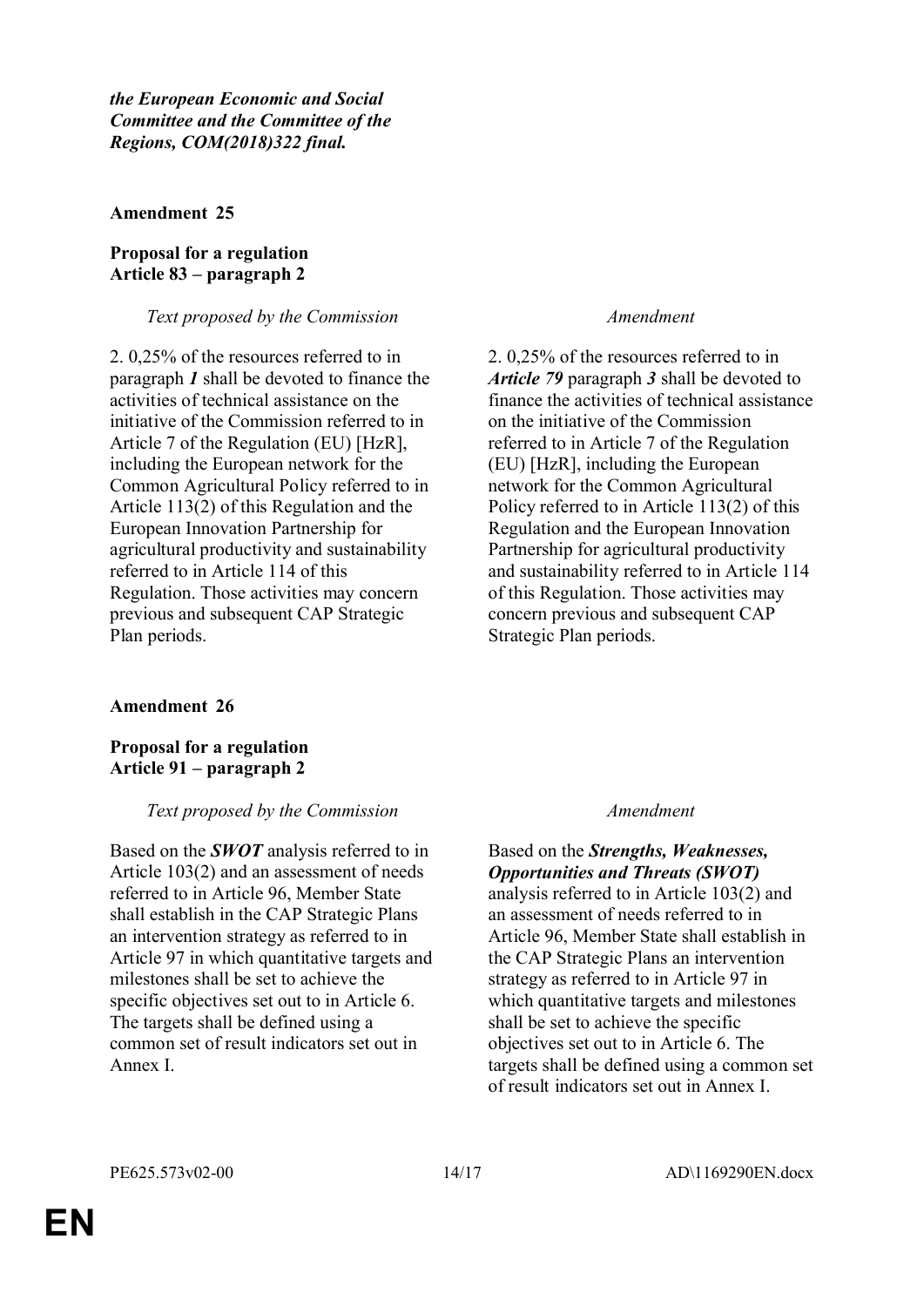### **Amendment 27**

### **Proposal for a regulation Article 127 – paragraph 2**

### *Text proposed by the Commission Amendment*

2. The Commission shall carry out an interim evaluation to examine the effectiveness, efficiency, relevance, coherence and Union added value of the EAGF and the EAFRD by the end of the third year following the start of implementation of the CAP Strategic Plans taking into account the indicators set out in Annex I. The Commission may make use of all relevant information already available in accordance with Article [128] of the [New Financial Regulation].

2. The Commission shall carry out an interim evaluation to examine the effectiveness, efficiency, relevance, coherence and Union added value of the EAGF and the EAFRD*, as well as the use by Member States of transfers between direct payments and EAFRD allocations in accordance with Article 90 of this Regulation,* by the end of the third year following the start of implementation of the CAP Strategic Plans taking into account the indicators set out in Annex I. The Commission may make use of all relevant information already available in accordance with Article [128] of the [New Financial Regulation].

### **Amendment 28**

### **Proposal for a regulation Article 127 – paragraph 3**

### *Text proposed by the Commission Amendment*

3. The Commission shall carry out an ex post evaluation to examine the effectiveness, efficiency, relevance, coherence and Union added value of the EAGF and the EAFRD.

3. The Commission shall carry out an ex post evaluation to examine the effectiveness, efficiency, relevance, coherence and Union added value of the EAGF and the EAFRD*, as well as the use by Member States of transfers between direct payments and EAFRD allocations in accordance with Article 90 of this Regulation*.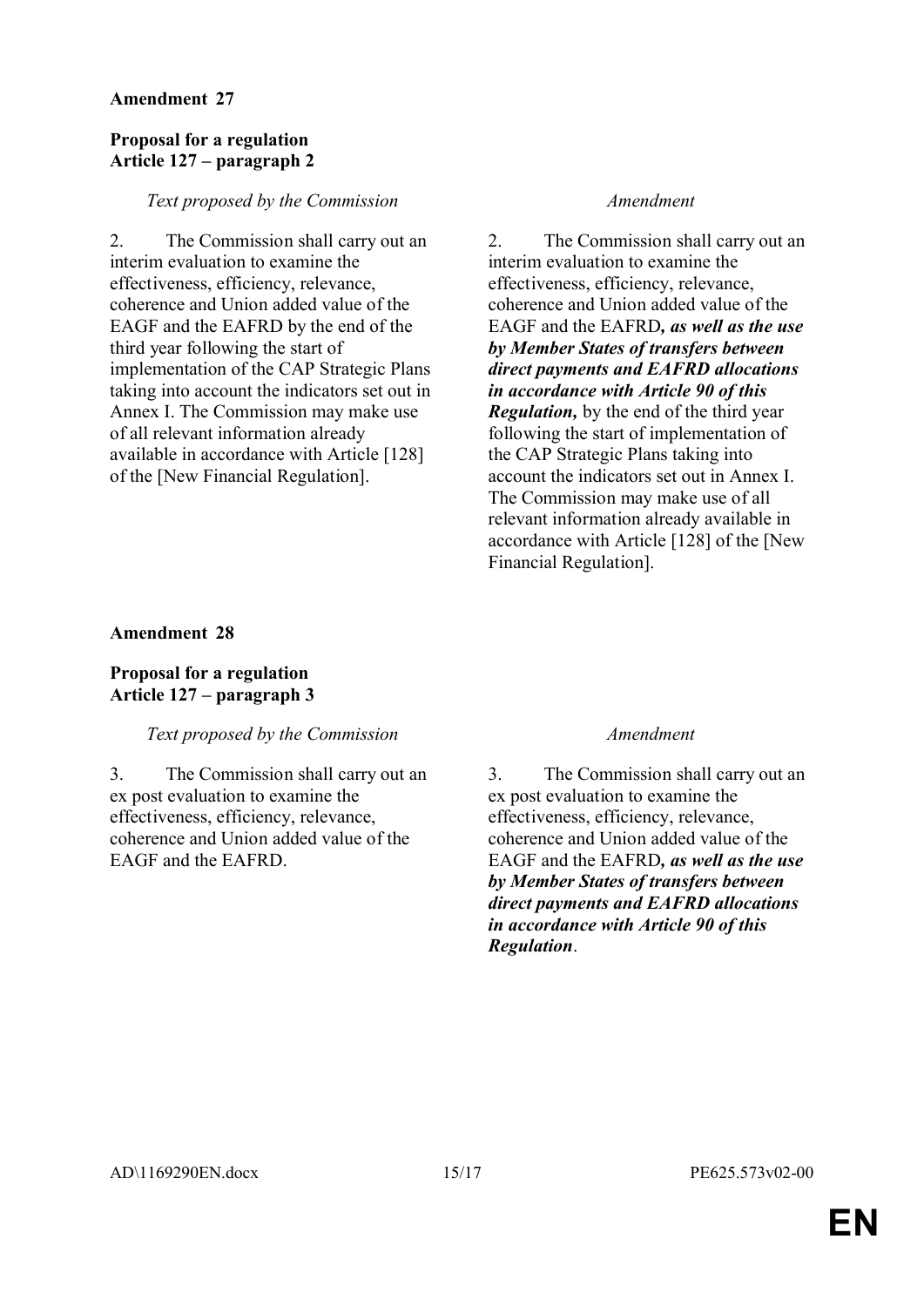# **PROCEDURE – COMMITTEE ASKED FOR OPINION**

| <b>Title</b>                                              | Establishing rules on support for strategic plans to be drawn up by<br>Member States under the Common agricultural policy (CAP Strategic<br>Plans) and financed by the European Agricultural Guarantee Fund<br>(EAGF) and by the European Agricultural Fund for Rural Development<br>(EAFRD)                                                                                                                                                                                                       |
|-----------------------------------------------------------|----------------------------------------------------------------------------------------------------------------------------------------------------------------------------------------------------------------------------------------------------------------------------------------------------------------------------------------------------------------------------------------------------------------------------------------------------------------------------------------------------|
| <b>References</b>                                         | $COM(2018)0392 - C8 - 0248/2018 - 2018/0216(COD)$                                                                                                                                                                                                                                                                                                                                                                                                                                                  |
| <b>Committee responsible</b><br>Date announced in plenary | <b>AGRI</b><br>11.6.2018                                                                                                                                                                                                                                                                                                                                                                                                                                                                           |
| <b>Opinion</b> by<br>Date announced in plenary            | <b>BUDG</b><br>11.6.2018                                                                                                                                                                                                                                                                                                                                                                                                                                                                           |
| Rapporteur<br>Date appointed                              | Nedzhmi Ali<br>11.7.2018                                                                                                                                                                                                                                                                                                                                                                                                                                                                           |
| <b>Discussed in committee</b>                             | 26.9.2018                                                                                                                                                                                                                                                                                                                                                                                                                                                                                          |
| Date adopted                                              | 21.11.2018                                                                                                                                                                                                                                                                                                                                                                                                                                                                                         |
| <b>Result of final vote</b>                               | 27<br>$+$ :<br>4<br>$-$ :<br>0:<br>$\mathfrak{D}$                                                                                                                                                                                                                                                                                                                                                                                                                                                  |
| Members present for the final vote                        | Nedzhmi Ali, Jean Arthuis, Lefteris Christoforou, Gérard Deprez,<br>Manuel dos Santos, André Elissen, José Manuel Fernandes, Eider<br>Gardiazabal Rubial, Ingeborg Gräßle, Iris Hoffmann, Monika<br>Hohlmeier, John Howarth, Bernd Kölmel, Zbigniew Kuźmiuk,<br>Vladimír Maňka, Jan Olbrycht, Răzvan Popa, Petri Sarvamaa, Jordi<br>Solé, Patricija Šulin, Eleftherios Synadinos, Indrek Tarand, Isabelle<br>Thomas, Inese Vaidere, Monika Vana, Daniele Viotti, Tiemo Wölken,<br>Stanisław Żółtek |
| Substitutes present for the final vote                    | Karine Gloanec Maurin, Giovanni La Via, Ivana Maletić, Andrey<br>Novakov, Tomáš Zdechovský                                                                                                                                                                                                                                                                                                                                                                                                         |